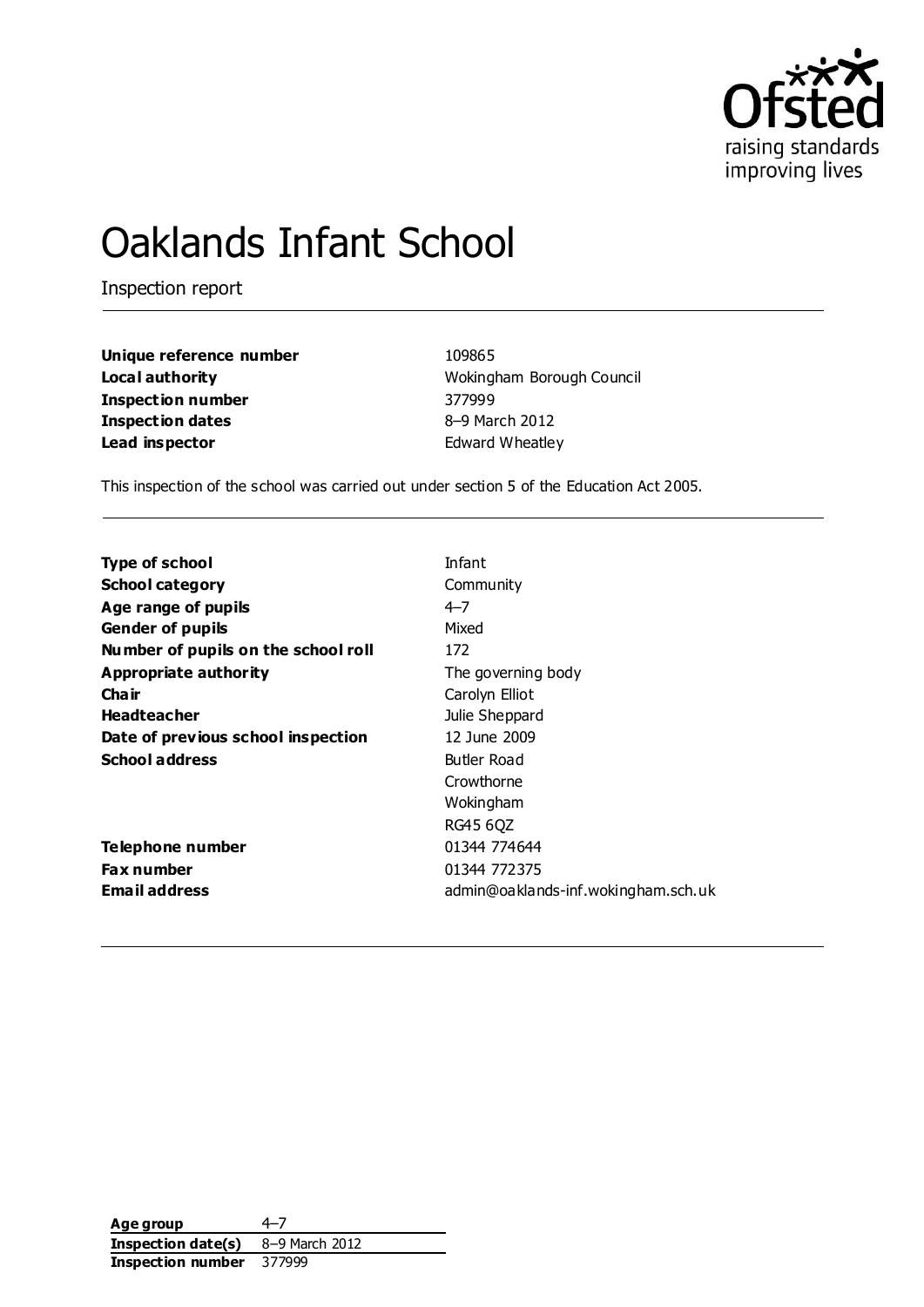

You can use Parent View to give Ofsted your opinion on your child's school. Ofsted will use the information parents and carers provide when deciding which schools to inspect and when.

You can also use Parent View to find out what other parents and carers think about schools in England. You can visit www.parentview.ofsted.gov.uk, or look for the link on the main Ofsted website: www.ofsted.gov.uk

The Office for Standards in Education, Children's Services and Skills (Ofsted) regulates and inspects to achieve excellence in the care of children and young people, and in education and skills for learners of all ages. It regulates and inspects childcare and children's social care, and inspects the Children and Family Court Advisory Support Service (Cafcass), schools, colleges, initial teacher training, work-based learning and skills training, adult and community learning, and education and training in prisons and other secure establishments. It assesses council children's services, and inspects services for looked after children, safeguarding and child protection.

Further copies of this report are obtainable from the school. Under the Education Act 2005, the school must provide a copy of this report free of charge to certain categories of people. A charge not exceeding the full cost of reproduction may be made for any other copies supplied.

If you would like a copy of this document in a different format, such as large print or Braille, please telephone 0300 123 4234, or email enquiries@ofsted.gov.uk.

You may copy all or parts of this document for non-commercial educational purposes, as long as you give details of the source and date of publication and do not alter the information in any way.

To receive regular email alerts about new publications, including survey reports and school inspection reports, please visit our website and go to 'Subscribe'.

Piccadilly Gate Store St **Manchester** M1 2WD

T: 0300 123 4234 Textphone: 0161 618 8524 E: enquiries@ofsted.gov.uk W: www.ofsted.gov.uk



© Crown copyright 2012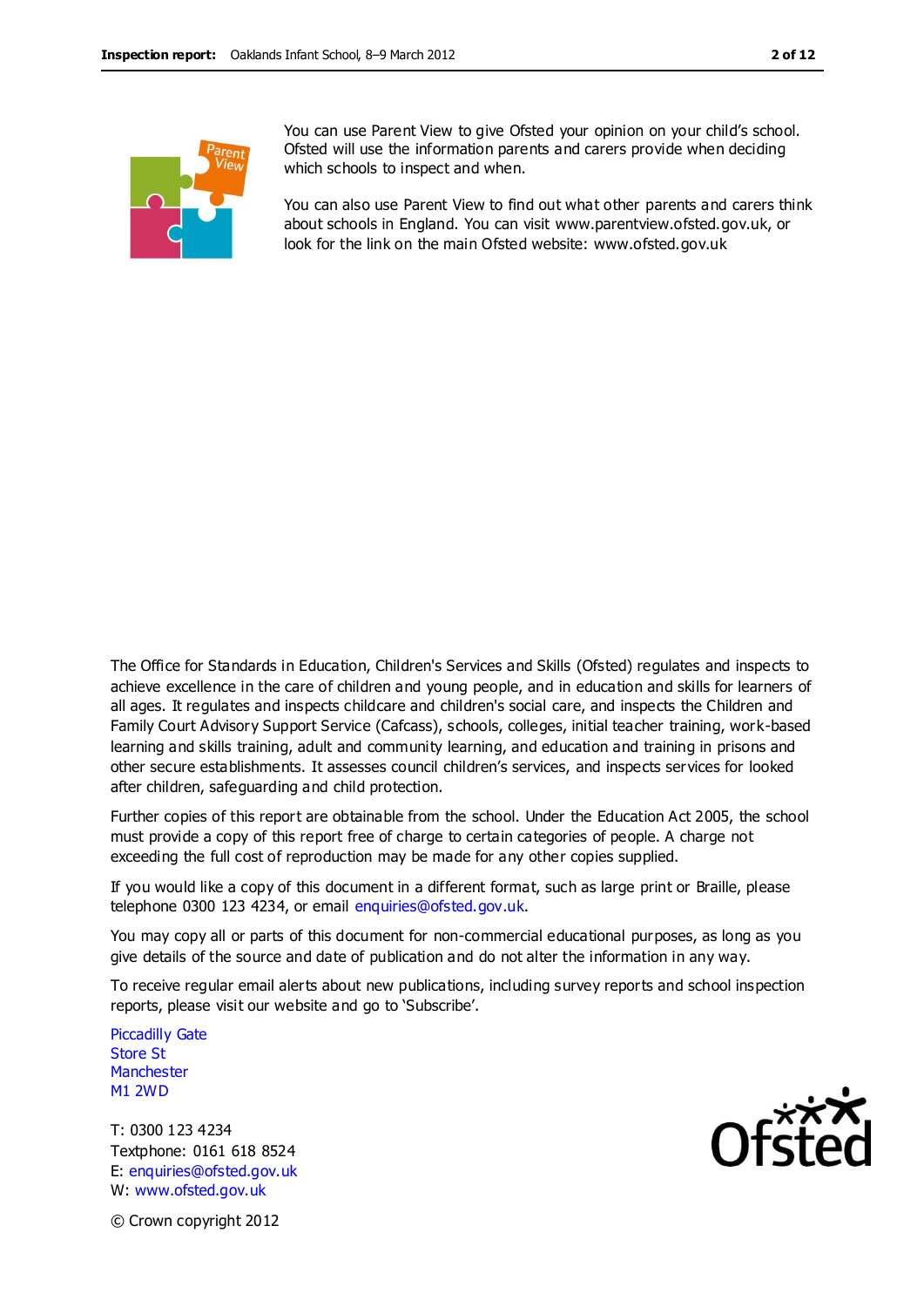### **Introduction**

Inspection team

Edward Wheatley **Additional inspector** Kate Robertson **Additional inspector** 

This inspection was carried out with two days' notice. Inspectors observed six teachers and 14 lessons or parts of lessons; six other lessons were visited briefly. Meetings were held with staff, members of the governing body, parents and carers, and pupils. Inspectors carried out joint observations of lessons with the headteacher. Inspectors took account of the responses to the online questionnaire (Parent View) in planning the inspection, observed the school's work, and looked at achievement information, development planning and self-evaluation records. They took into account 87 questionnaires returned by parents and carers.

### **Information about the school**

Oaklands Infants is a smaller than average-sized school. The great majority of pupils are of White British heritage and a very small number are at the early stages of learning English. The proportion of pupils known to be eligible for free school meals is low. The proportion of pupils with disabilities and those with special educational needs is low. The school meets the current floor standard, which set the minimum expectations for pupils' attainment and progress.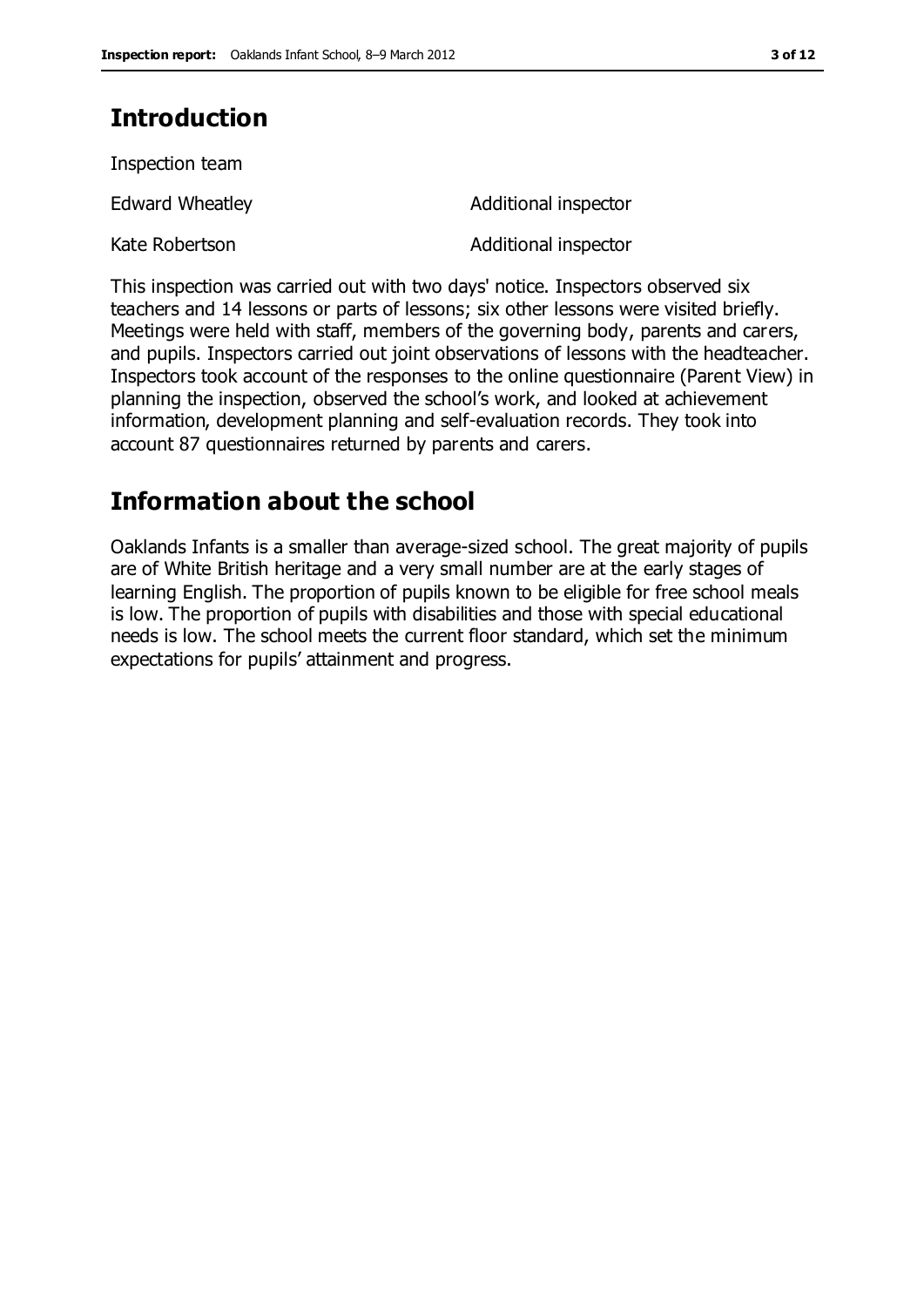## **Inspection judgements**

| <b>Overall effectiveness</b>          |   |
|---------------------------------------|---|
|                                       |   |
| <b>Achievement of pupils</b>          |   |
| <b>Quality of teaching</b>            |   |
| <b>Behaviour and safety of pupils</b> |   |
| <b>Leadership and management</b>      | כ |

### **Key findings**

- This is a good school. Pupils achieve well, and their progress is improving. Teaching is good and meets the learning needs of pupils well. Pupils' behaviour is good. The school provides good care for its pupils and ensures that they are safe. Leadership and management are effective and prioritise raising attainment. The school is not outstanding because pupils make good rather than outstanding progress. This is because occasionally teaching does not challenge pupils enough, and marking in mathematics is not always detailed enough. Occasionally, pupils' spelling and punctuation are inaccurate.
- Children's progress in Reception exceeds expectations and, by Year 2, attainment is above average and often high. Pupils read and write well by the end of Year 2 and have good mathematical skills. Their progress is good.
- Teaching is usually good. Lessons are interesting and work is mostly challenging and fast paced. Questioning is good and pupils are encouraged to work independently and in small groups. Marking is good in English, but in mathematics there is not the same high quality of information about how well pupils are making progress, what they need to do to improve their work and what their targets are.
- Pupils behave well, even when they find the work a little easy. Unacceptable behaviour is very rare, bullying even rarer and pupils say that both are dealt with extremely well. Pupils feel safe, and procedures ensure they are safe at all times.
- Leaders have an accurate view of the school's strengths and weaknesses. They take rapid action to deal with weaknesses in all aspects of the school's work. Leaders manage teachers' performance well. They set targets closely linked to the school's improvement priorities and provide a wide range of professional development to support established and new staff well.

### **What does the school need to do to improve further?**

- Raise the progress of pupils still further through making sure all teaching reflects the best seen by:
	- ensuring work is always matched to pupils' learning needs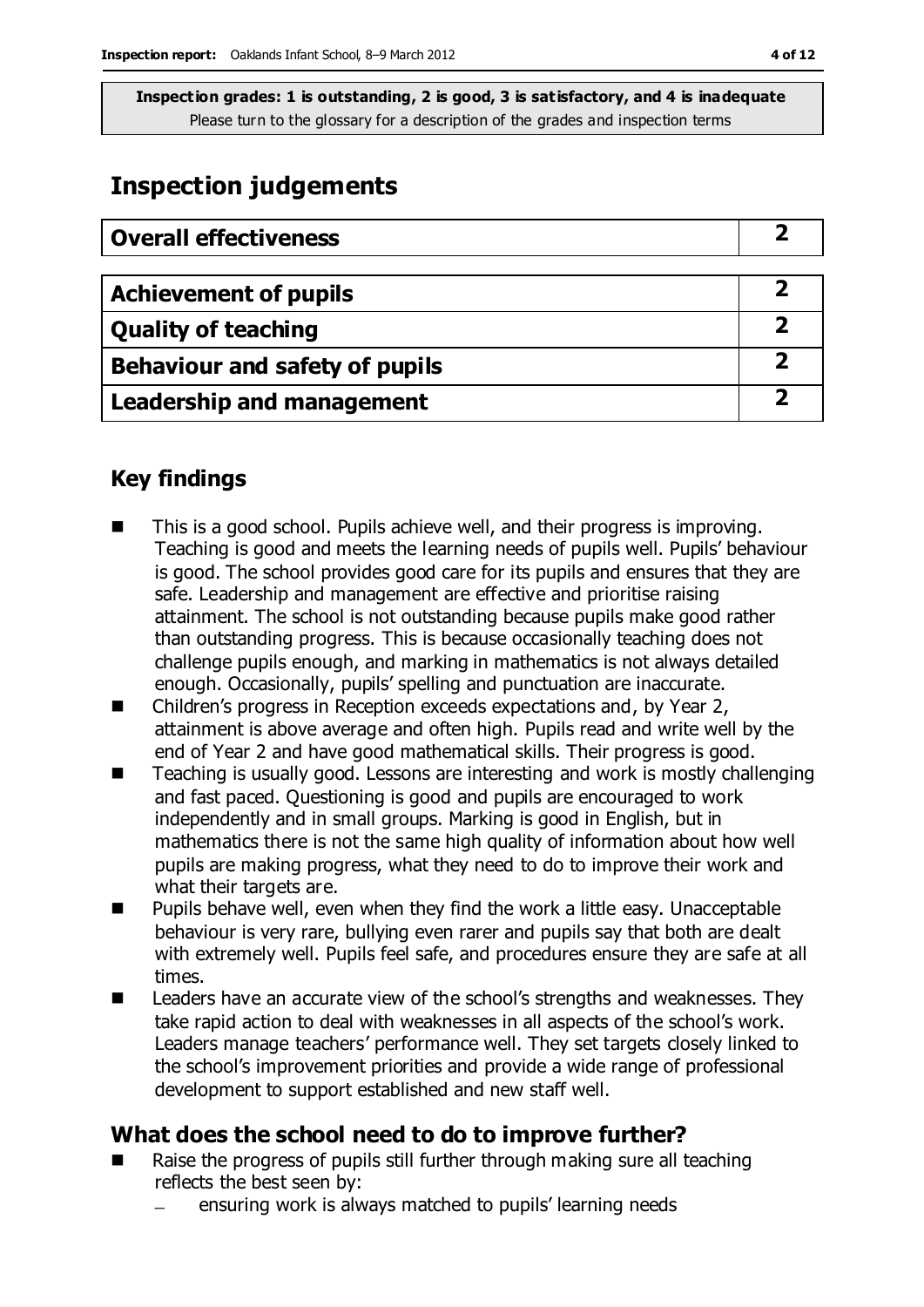- giving the same high-quality information in mathematics as in English to pupils on how well they are attaining, what they can do to improve their work, and what their targets are
- improving the accuracy of pupils' spelling and punctuation.

### **Main report**

#### **Achievement of pupils**

Since the school was last inspected, differences in attainment between reading and writing have been eliminated and attainment is rising. Currently, attainment is above average, there is little difference between boys and girls, and many pupils reach high levels of attainment. Pupils' attainment in reading is above average by the end of Key Stage 1. They use phonetic strategies well when they meet unfamiliar words. Pupils say they enjoy reading and that the phonic methods they use relating to the sounds letters make help them with their reading and writing. Their attainment in writing is above average. They write well and use a wide vocabulary to express their ideas and understanding. Inaccurate punctuation and spelling sometimes spoil the quality of what they write, but they are improving and most work is well presented and clearly legible. Pupils' mathematical skills are above average. They have aboveaverage mental calculation skills, and have good basic numeracy skills which they apply well to mathematical problems.

Pupils of all abilities make good progress from their starting points. They enjoy working and are pleased when they do well, particularly if they have produced good work by themselves. For example, in a literacy lesson about note-taking, pupils of all abilities selected the books they needed to extract the information they wanted about their chosen aspect of 'weather'. They worked together well in small groups. They discussed which books they needed, collaborated with other groups about which books they used, challenged each other about what the most important facts were and then agreed what they should write. The quality of work they produced was good, all pupils achieved well and they were pleased with the notes they produced. The small number of pupils at the early stages of learning English make good progress. Working with other pupils helps them acquire English language skills quickly and this means they make good progress in other subjects. The small number of disabled pupils and those with special educational needs are fully involved in all learning activities and make good progress. Past small gaps in progress by different groups of pupils have reduced.

In the Reception classes, learning is good and children work and play together extremely well. They are pleased to talk about what they do. They have a wide vocabulary that is enriched by the wide range of activities they do. For example, a group of children engaged in a building activity used the words 'trowel', 'bricks', 'cement', and 'measure' accurately.

Parents and carers are pleased with how well their children learn, and inspection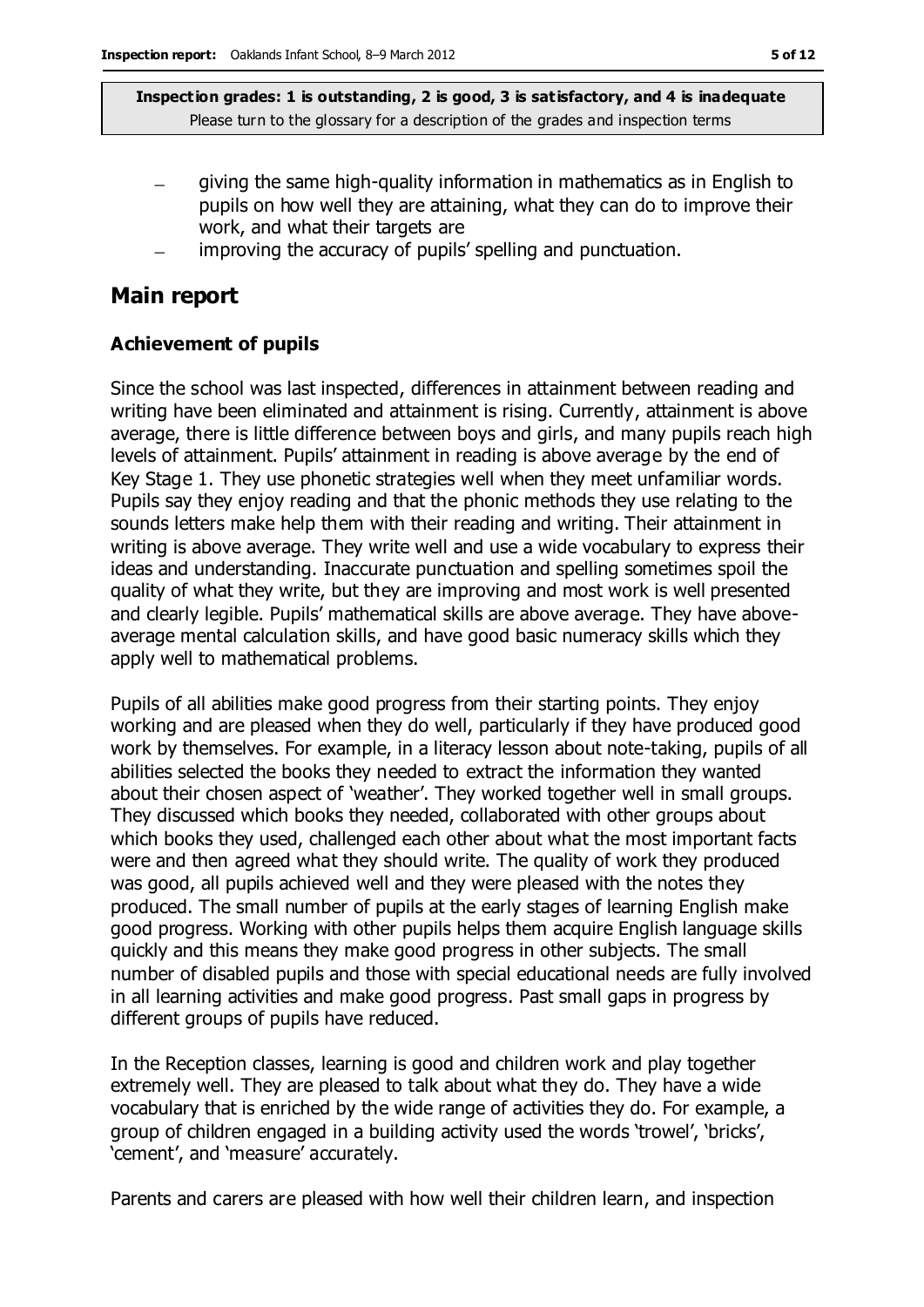findings endorse their views. A very small number feel that their children do not learn well enough. In the course of their observations, inspectors found that the great majority of pupils learned well and, occasionally a few pupils, briefly, learned slowly.

#### **Quality of teaching**

Most parents and carers feel that their children are taught well, although a very small number feel that their children's learning needs are not fully met. Inspectors found that occasionally this is true, but that teaching is usually good and, while there is a small amount of satisfactory teaching, it is improving. However, occasionally work is not quite as challenging as it should be and pupils' progress briefly slows down. Most lessons are well planned and pupils enjoy the wide range of activities provided. Usually, work is well matched to pupils' learning needs and there is a good focus on making sure all pupils learn well together. Questioning is particularly good and engages all pupils in answering and discussing what they know so that their understanding improves. For example, in a good numeracy lesson, the teacher questioned pupils about their answers to a mental calculation exercise. The questions were tailored to individual pupils' abilities and effectively helped them to explain how they had worked out particular tasks and, where necessary, to correct the approaches they used. Learning was good for all pupils and all were helped to develop confidence and self-esteem in their ability to carry out calculations. Relationships are excellent. Teachers organise group activities so that pupils have opportunities to work and play with others of similar and different abilities, and pupils from different backgrounds. The range of activities the school provides in the planned curriculum, for example Chinese art and writing, studying the weather, and seeing animals close-up, contribute well to pupils' spiritual, moral, social and cultural development. Pupils' literacy and numeracy skills are promoted well by being incorporated into all subjects.

In the Reception classes, teaching is good and encourages children to make independent choices about the activities they do. Activities are well organised with clear learning intentions that children are well aware of. For example, after a whole school talk and demonstration about show-jumping, a child said, 'I am supposed to be drawing a horse and then writing about it.'

Teachers' marking is generally good, and especially so in English. It gives pupils a good idea of how well they are attaining, how to improve their work and what their learning targets are. However, it is not so consistently informative in mathematics, and questioning of pupils shows that they are more vague about how well they are achieving in mathematics than they are in English. Nevertheless, when they are given guidance on how to improve their work, they follow it.

#### **Behaviour and safety of pupils**

Pupils enjoy coming to school and learning. They behave well almost all of the time. A very small number of parents and carers feel that occasionally pupils disrupt the learning of others, but that the school deals with it well. A very small number also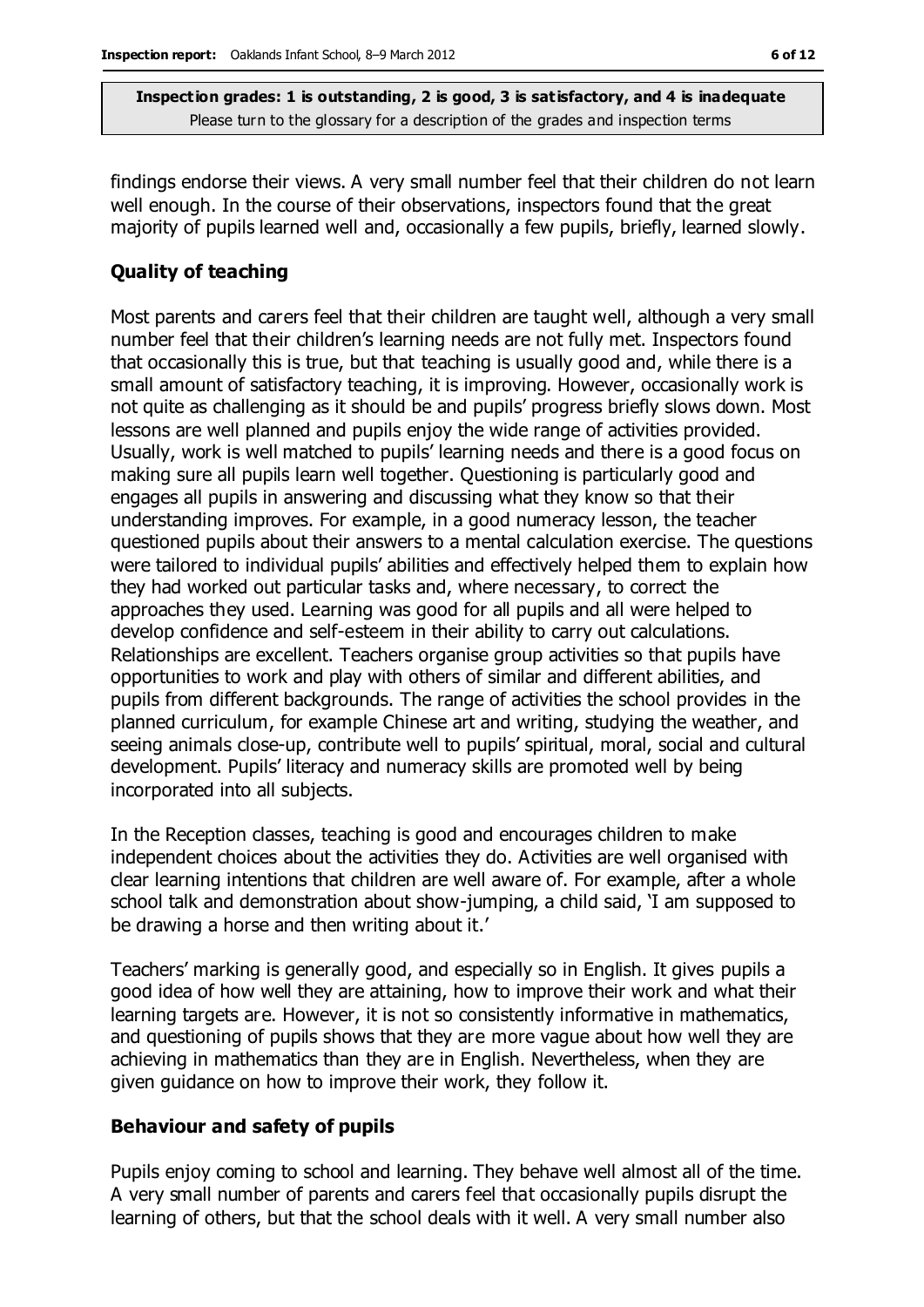commented that there was occasional physical bullying. Pupils said that this was true on rare occasions but that they were not worried about it because teachers or other adults always sorted it out quickly. They had not experienced other forms of bullying and the school's records confirm there is little bullying of any kind, and that any incidents are efficiently resolved. The school has good procedures to resolve occasional disagreements between pupils, often involving pupils resolving them between themselves, which they feel usually works well. They are also confident that when necessary they can go to any member of staff for help.

Pupils feel safe. Parents and carers feel that the school keeps their children safe, and inspection evidence confirms that this is the case. The school provides very good care for its pupils and has good procedures to care for and support those pupils and their families whose circumstances may make them vulnerable. Pupils' attendance is above average and the school has good procedures to encourage attendance and reduce absence.

#### **Leadership and management**

Parents and carers feel that the school is well led and managed, and inspection evidence supports this view. The headteacher provides clear direction for improvement. Other leaders and staff have an accurate view of the priorities for development. For example, the school has accurately identified spelling and punctuation as areas for improvement, together with the need to improve satisfactory teaching. It is taking steps to ensure improvement takes place. Teaching is monitored rigorously, and improvement is supported with school-based and external professional development that is well planned. As a result, attainment is rising, and spelling and punctuation are improving. The governing body works closely with the school, asks pertinent questions about year-to-year performance of pupils and works hard to ensure it has the expertise to help and challenge the school when appropriate. It has improved outdoor provision and opportunities for independent learning activities in Reception, issues at the last inspection. The school has good strategies, through its personal, social and health education programme and the excellent relationships between staff, pupils and families, to deal with all forms of discrimination successfully. It promotes equality of opportunity well and successfully integrates those pupils arriving at the school with little or no English language so that they rapidly settle down and start to learn. Given the improvements in spelling and punctuation, and in teaching, the school is demonstrating a strong capacity to improve.

Parents are carers are very supportive. One wrote, 'My children have thoroughly enjoyed their time at Oaklands – exciting lessons, dedicated teachers and happy children…thank you.' The great majority appreciate how the school helps them with their children's learning and the high quality of communication with homes. The school has rigorous procedures to ensure safeguarding requirements are met, and pupils have a very good understanding of what they should do if they see something they are not sure about. The curriculum is wide and well matched to pupils' needs. It provides many opportunities for enrichment. For example, the visit of a professional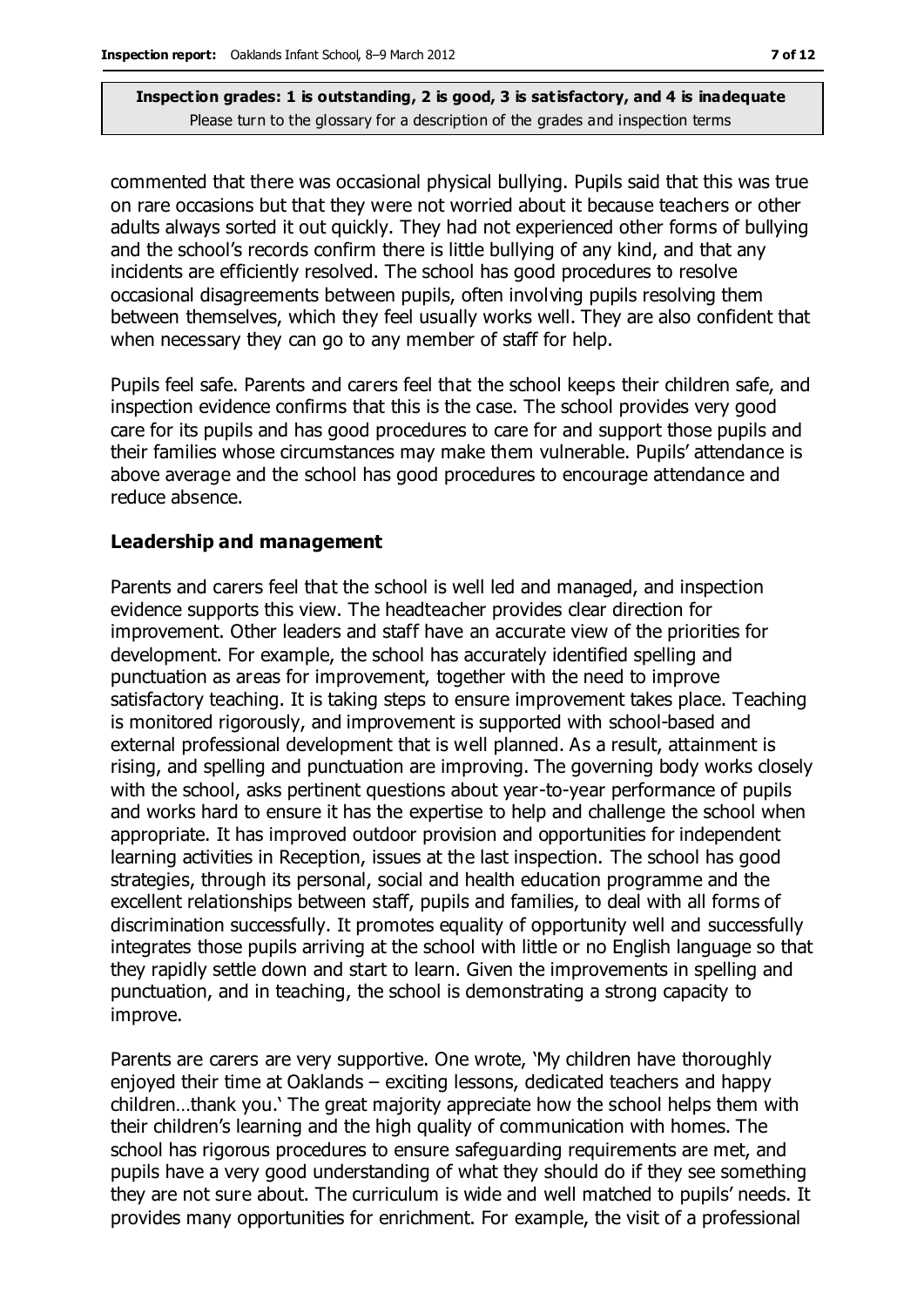show-jumper and horse, musical activities, and environmental trips contribute to children's learning. These and opportunities to speak, sing and present their individual work in assemblies contribute significantly to their spiritual, moral, social and cultural development.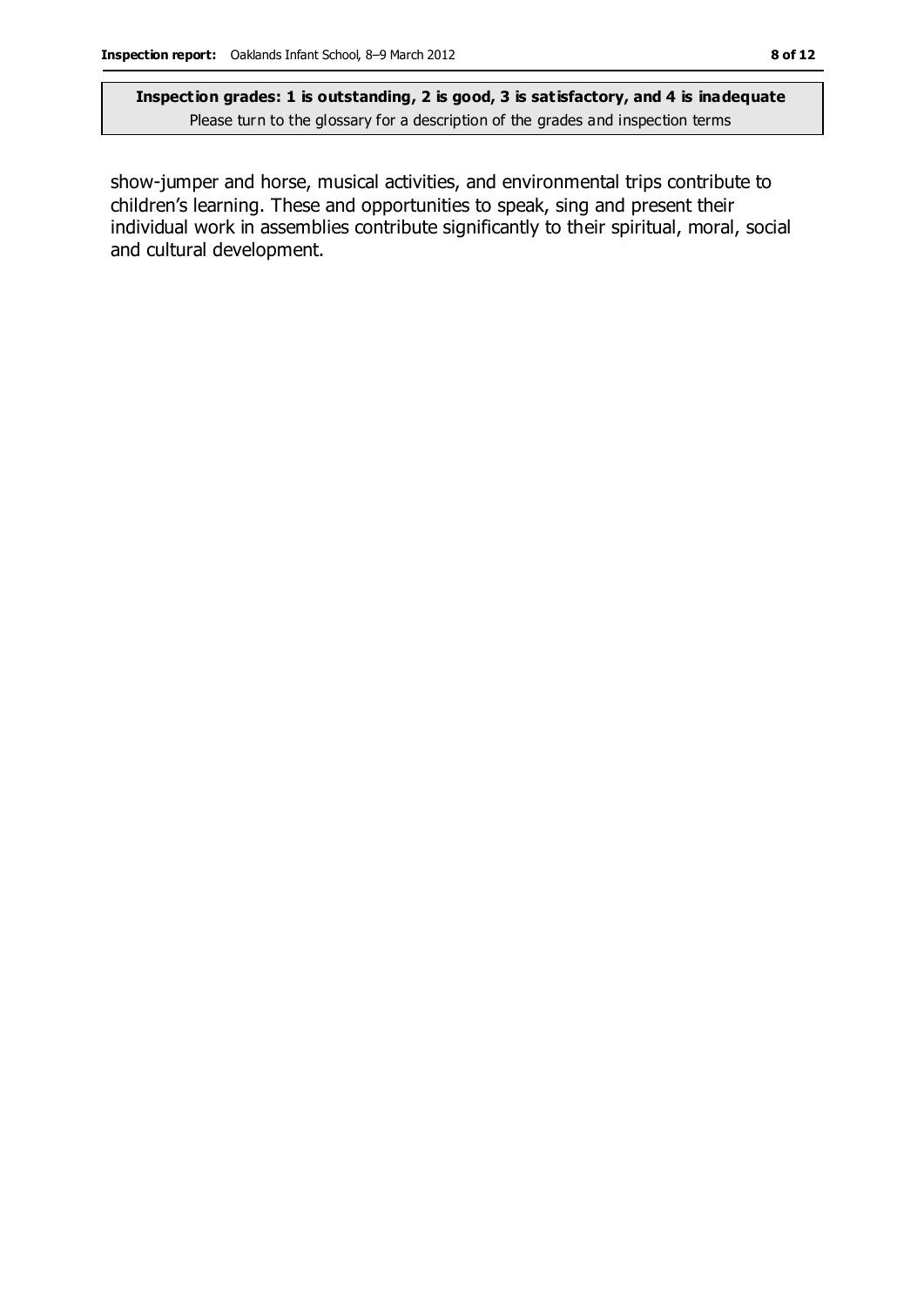# **Glossary**

### **What inspection judgements mean**

| Grade   | <b>Judgement</b> | <b>Description</b>                                                                                                                                                                                                               |
|---------|------------------|----------------------------------------------------------------------------------------------------------------------------------------------------------------------------------------------------------------------------------|
| Grade 1 | Outstanding      | These features are highly effective. An outstanding<br>school provides exceptionally well for all its pupils' needs.                                                                                                             |
| Grade 2 | Good             | These are very positive features of a school. A school<br>that is good is serving its pupils well.                                                                                                                               |
| Grade 3 | Satisfactory     | These features are of reasonable quality. A satisfactory<br>school is providing adequately for its pupils.                                                                                                                       |
| Grade 4 | Inadequate       | These features are not of an acceptable standard. An<br>inadequate school needs to make significant<br>improvement in order to meet the needs of its pupils.<br>Ofsted inspectors will make further visits until it<br>improves. |

### **Overall effectiveness of schools**

|                         | Overall effectiveness judgement (percentage of schools) |      |                     |                   |
|-------------------------|---------------------------------------------------------|------|---------------------|-------------------|
| <b>Type of school</b>   | <b>Outstanding</b>                                      | Good | <b>Satisfactory</b> | <b>Inadequate</b> |
| Nursery schools         | 46                                                      | 46   |                     |                   |
| Primary schools         |                                                         | 47   | 40                  |                   |
| Secondary<br>schools    | 14                                                      | 38   | 40                  |                   |
| Special schools         | 28                                                      | 48   | 20                  |                   |
| Pupil referral<br>units | 15                                                      | 50   | 29                  |                   |
| All schools             |                                                         | 46   | 38                  |                   |

New school inspection arrangements have been introduced from 1 January 2012. This means that inspectors make judgements that were not made previously.

The data in the table above are for the period 1 September 2010 to 31 August 2011 and represent judgements that were made under the school inspection arrangements that were introduced on 1 September 2009. These data are consistent with the latest published official statistics about maintained school inspection outcomes (see www.ofsted.gov.uk).

The sample of schools inspected during 2010/11 was not representative of all schools nationally, as weaker schools are inspected more frequently than good or outstanding schools.

Primary schools include primary academy converters. Secondary schools include secondary academy converters, sponsor-led academies and city technology colleges. Special schools include special academy converters and non-maintained special schools.

Percentages are rounded and do not always add exactly to 100.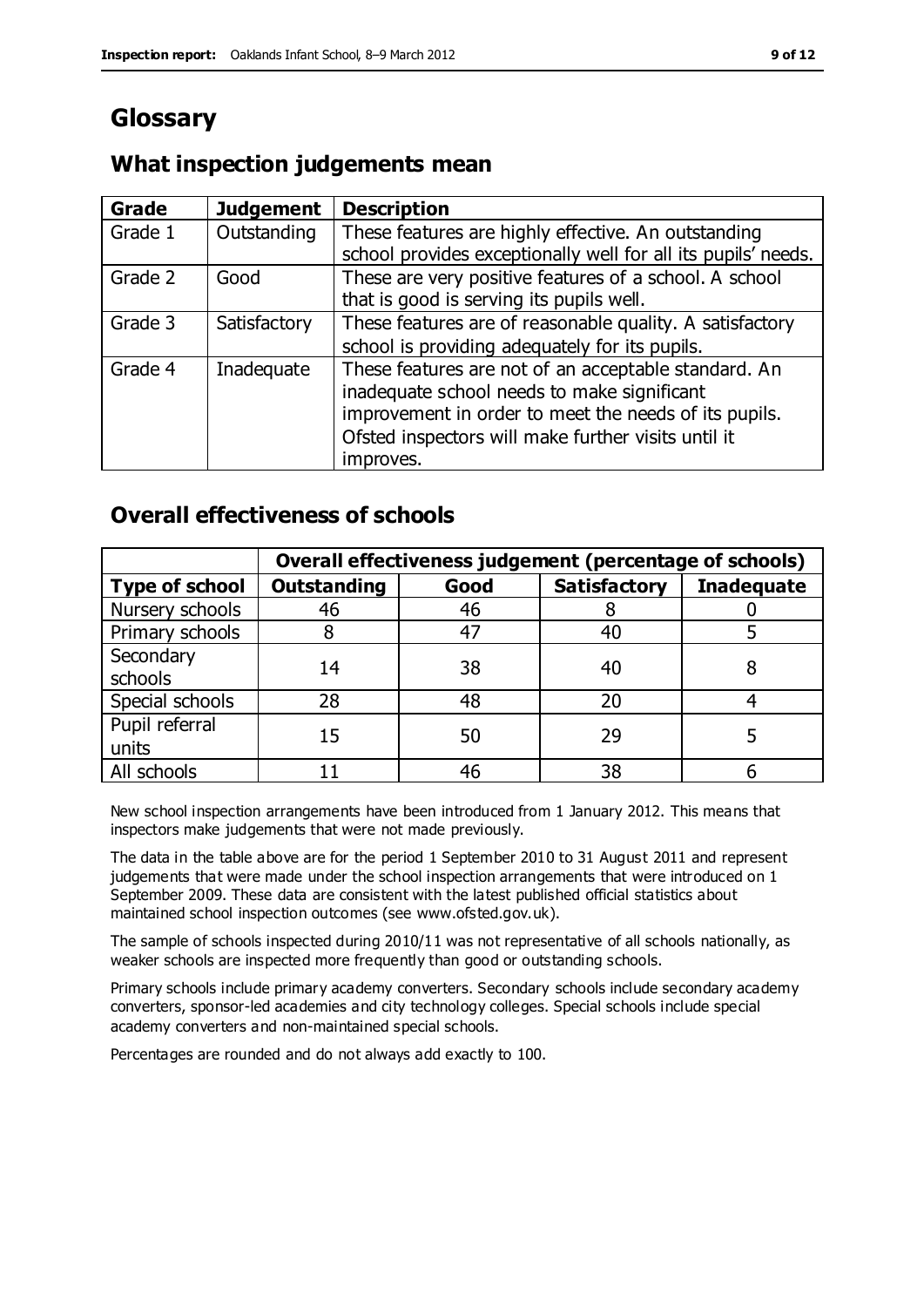# **Common terminology used by inspectors**

| Achievement:               | the progress and success of a pupil in their<br>learning and development taking account of their<br>attainment.                                                                                                        |
|----------------------------|------------------------------------------------------------------------------------------------------------------------------------------------------------------------------------------------------------------------|
| Attainment:                | the standard of the pupils' work shown by test and<br>examination results and in lessons.                                                                                                                              |
| Attendance                 | the regular attendance of pupils at school and in<br>lessons, taking into account the school's efforts to<br>encourage good attendance.                                                                                |
| Behaviour                  | how well pupils behave in lessons, with emphasis<br>on their attitude to learning. Pupils' punctuality to<br>lessons and their conduct around the school.                                                              |
| Capacity to improve:       | the proven ability of the school to continue<br>improving based on its self-evaluation and what<br>the school has accomplished so far and on the<br>quality of its systems to maintain improvement.                    |
| Leadership and management: | the contribution of all the staff with responsibilities,<br>not just the governors and headteacher, to<br>identifying priorities, directing and motivating staff<br>and running the school.                            |
| Learning:                  | how well pupils acquire knowledge, develop their<br>understanding, learn and practise skills and are<br>developing their competence as learners.                                                                       |
| Overall effectiveness:     | inspectors form a judgement on a school's overall<br>effectiveness based on the findings from their<br>inspection of the school.                                                                                       |
| Progress:                  | the rate at which pupils are learning in lessons and<br>over longer periods of time. It is often measured<br>by comparing the pupils' attainment at the end of a<br>key stage with their attainment when they started. |
| Safety                     | how safe pupils are in school, including in lessons;<br>and their understanding of risks. Pupils' freedom<br>from bullying and harassment. How well the school<br>promotes safety, for example e-learning.             |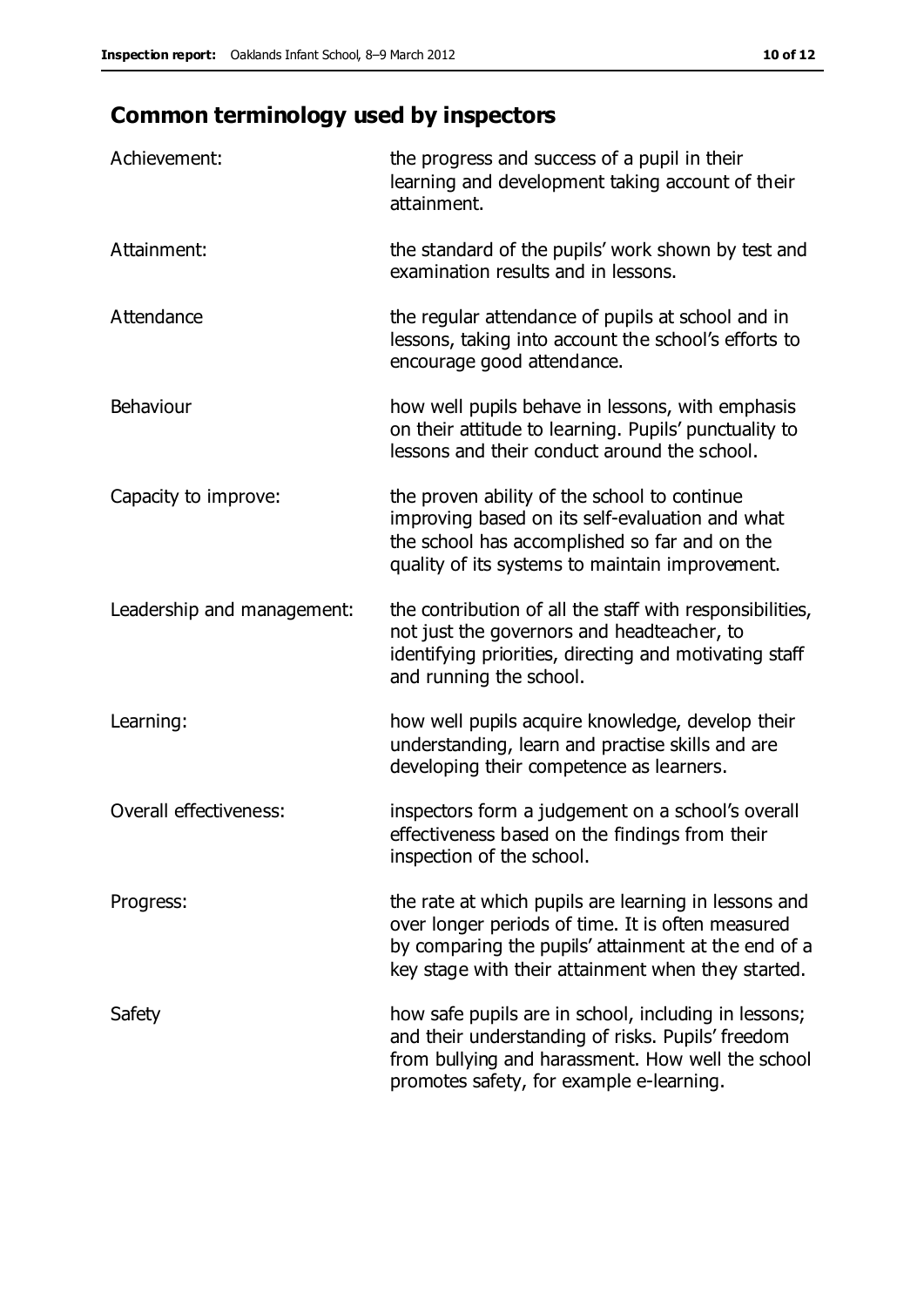#### **This letter is provided for the school, parents and carers to share with their children. It describes Ofsted's main findings from the inspection of their school.**

12 March 2012

Dear Pupils

#### **Inspection of Oaklands Infant School, Crowthorne, RG45 6QZ**

Thank you for welcoming us so warmly when we inspected your school and sharing your views with us. We agree with you, and we think that your school is good. You make good progress, and this is improving.

The following things are particular strengths of your school:

- Teaching is good. You enjoy learning and there are many visitors, trips and activities that make learning fun and interesting.
- The staff and governing body know what they need to do to make sure the school improves further, and are working hard to make that happen.
- You behave well. You know how to stay safe and you say that if bullying happened it would be sorted out quickly.
- Your attendance is above average.
- $\blacksquare$  The school takes very good care of you.

In order for your school to continue to improve, we have asked your teachers to make sure that:

- work is always difficult enough for you
- marking of your work in mathematics tells you how well you are doing, how to do better and what your targets are, just as it does in English
- you spell accurately and punctuate your writing correctly.

All of you can help by making sure you always spell accurately, trying to punctuate your writing properly, and telling teachers if you find work too easy.

Yours sincerely

Edward Wheatley Lead inspector